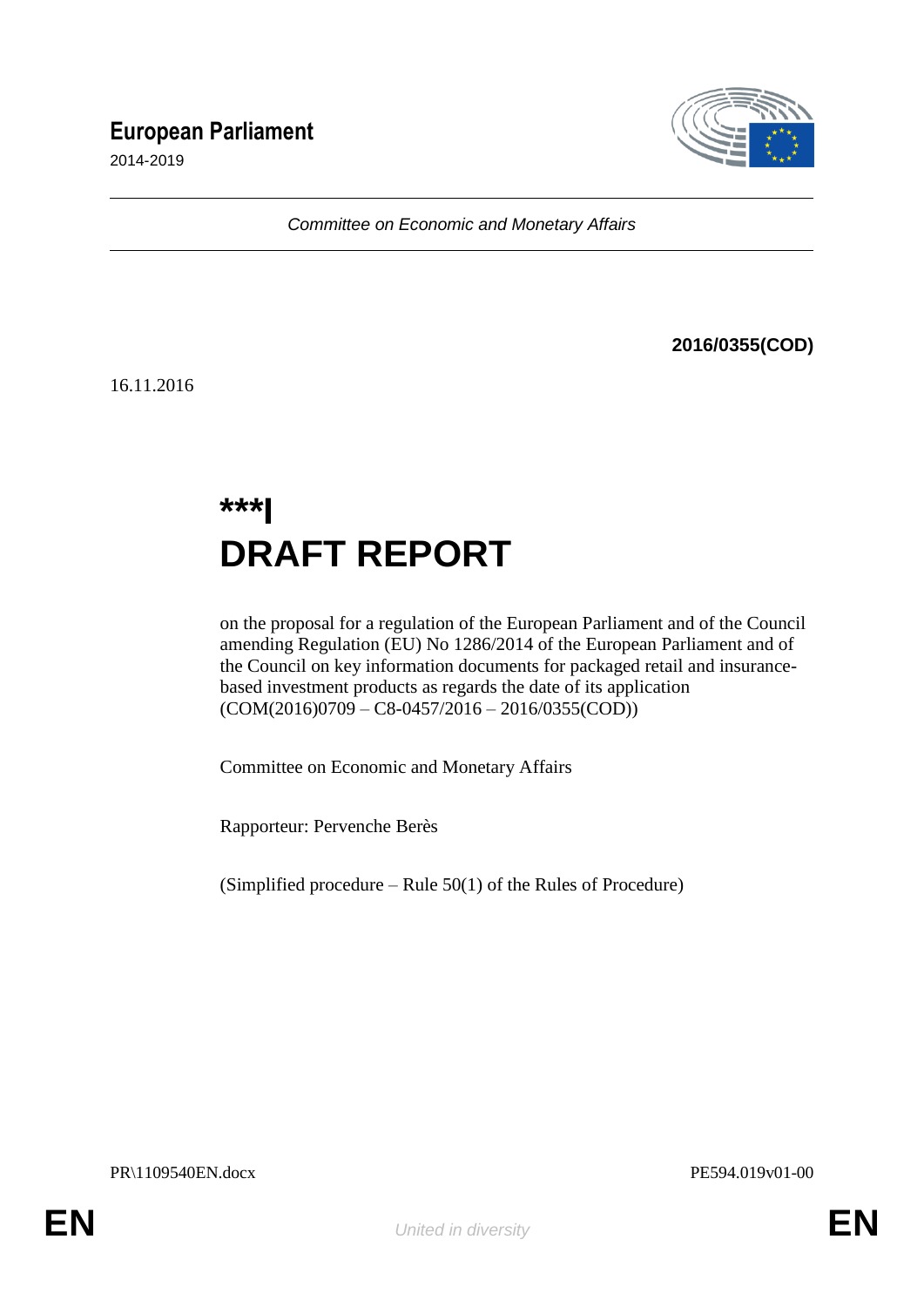## *Symbols for procedures*

- Consultation procedure
- \*\*\* Consent procedure
- \*\*\*I Ordinary legislative procedure (first reading)
- \*\*\*II Ordinary legislative procedure (second reading)
- Ordinary legislative procedure (third reading)

(The type of procedure depends on the legal basis proposed by the draft act.)

### *Amendments to a draft act*

#### **Amendments by Parliament set out in two columns**

Deletions are indicated in *bold italics* in the left-hand column. Replacements are indicated in *bold italics* in both columns. New text is indicated in *bold italics* in the right-hand column.

The first and second lines of the header of each amendment identify the relevant part of the draft act under consideration. If an amendment pertains to an existing act that the draft act is seeking to amend, the amendment heading includes a third line identifying the existing act and a fourth line identifying the provision in that act that Parliament wishes to amend.

#### **Amendments by Parliament in the form of a consolidated text**

New text is highlighted in *bold italics*. Deletions are indicated using either the ▌symbol or strikeout. Replacements are indicated by highlighting the new text in *bold italics* and by deleting or striking out the text that has been replaced.

By way of exception, purely technical changes made by the drafting departments in preparing the final text are not highlighted.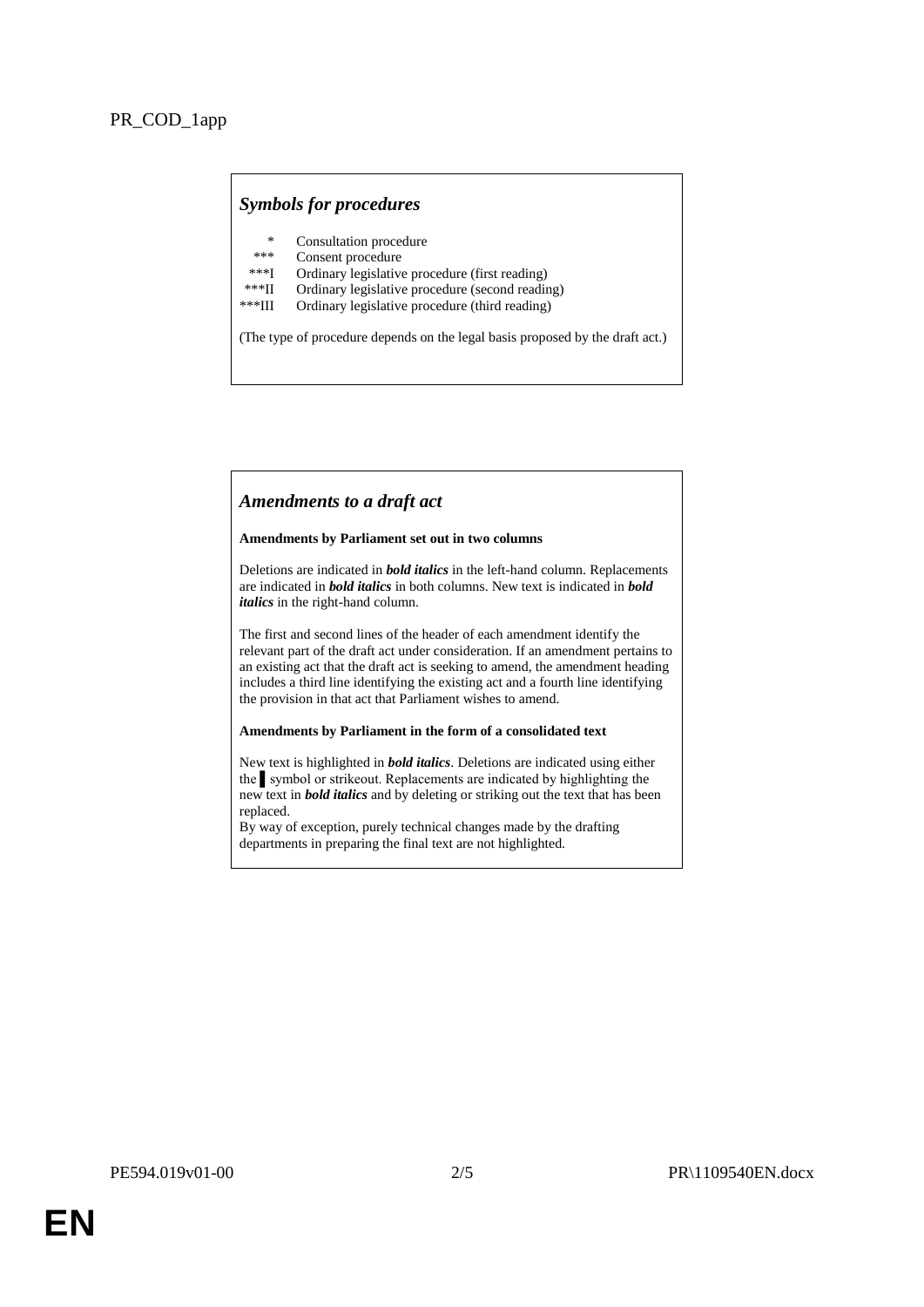# **CONTENTS**

| Page |
|------|
|      |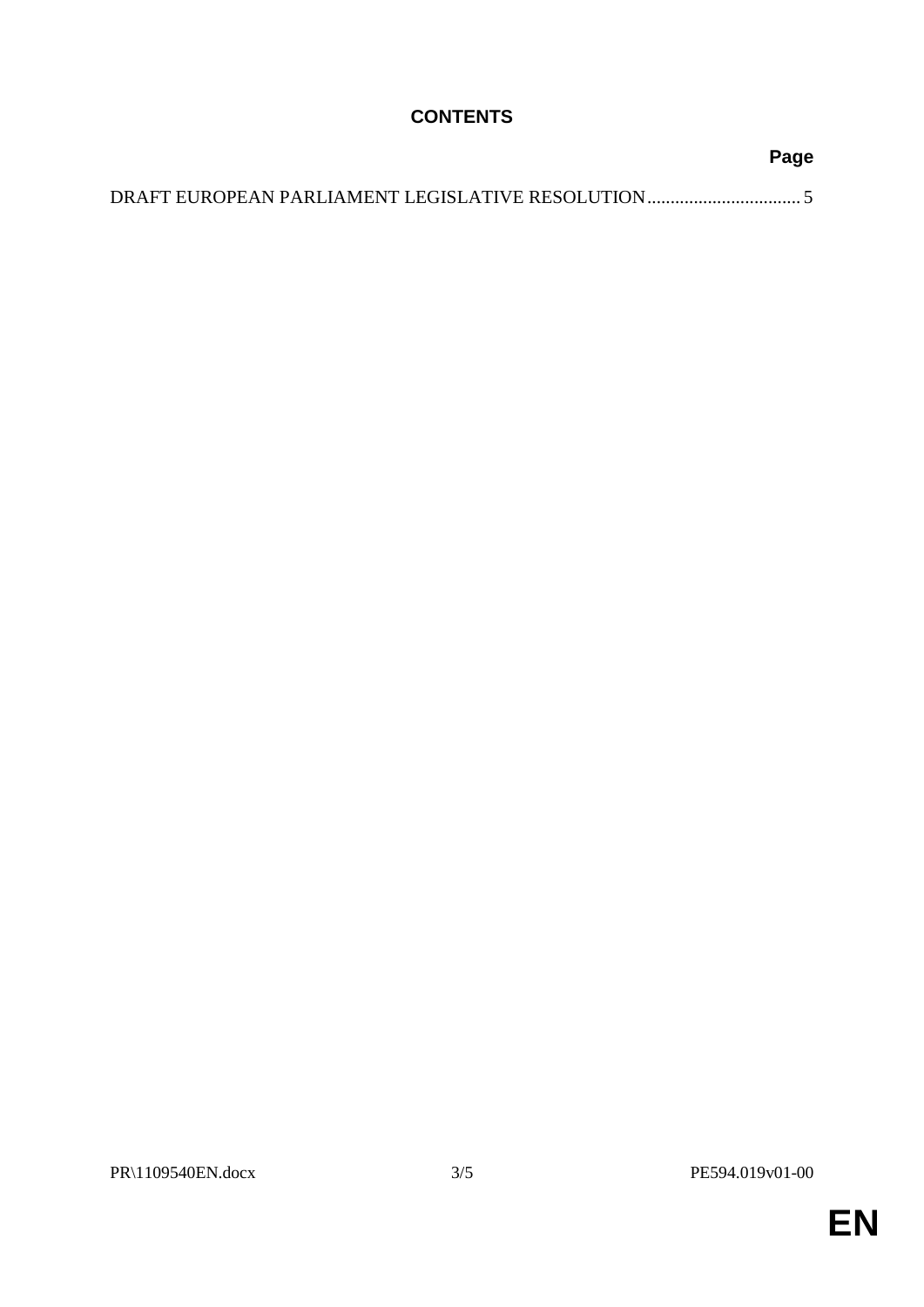PE594.019v01-00